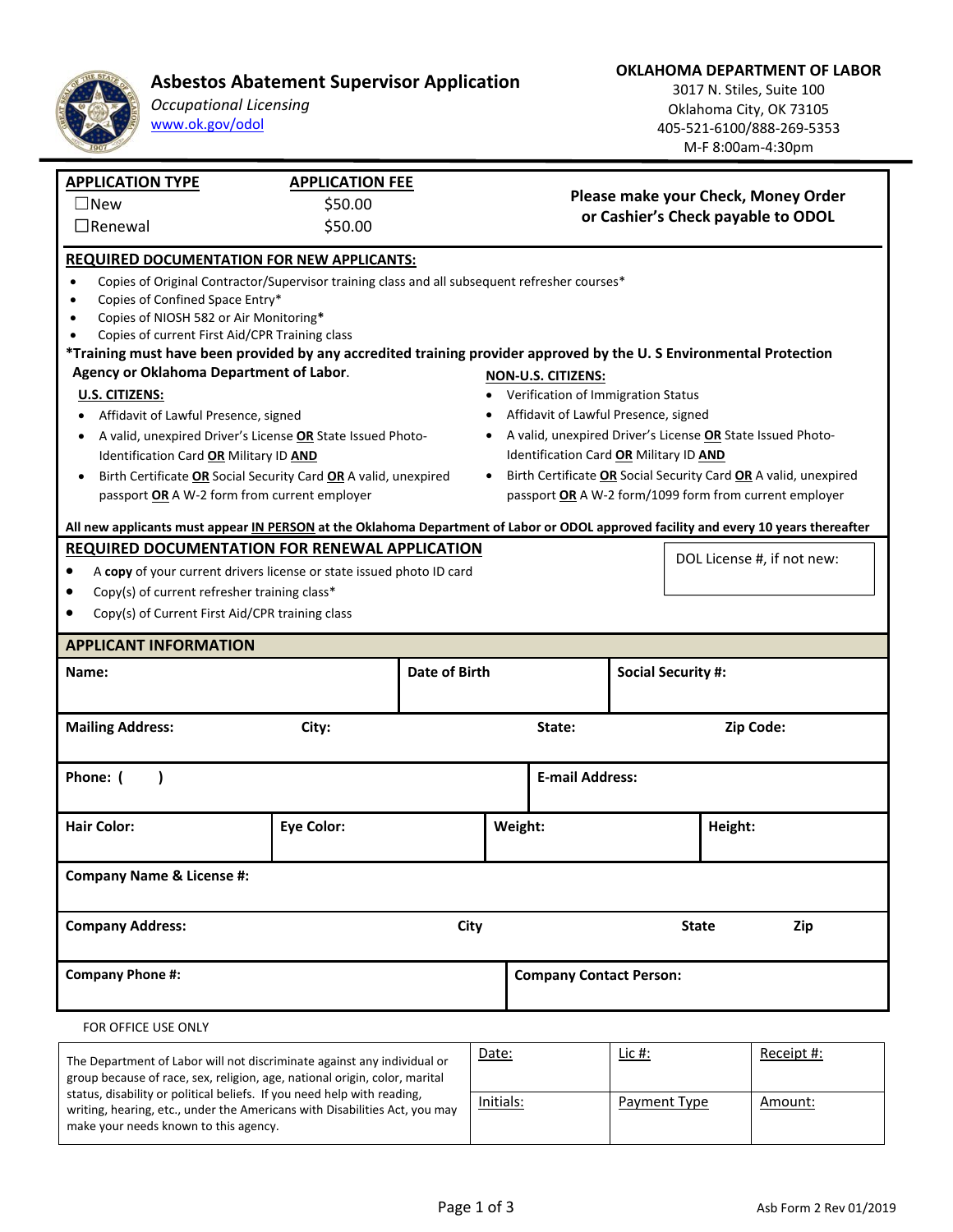| Do you currently hold any other Oklahoma Asbestos Licenses?               | $\Box$ YES<br><b>NO</b>                                                                                                                                                                                                        |  |  |  |  |  |
|---------------------------------------------------------------------------|--------------------------------------------------------------------------------------------------------------------------------------------------------------------------------------------------------------------------------|--|--|--|--|--|
| If yes, please indicate the type of license and the license number below: |                                                                                                                                                                                                                                |  |  |  |  |  |
| License Type<br>License #                                                 | License Type<br>License #                                                                                                                                                                                                      |  |  |  |  |  |
| Worker                                                                    | <b>Mgmt Planner</b>                                                                                                                                                                                                            |  |  |  |  |  |
|                                                                           |                                                                                                                                                                                                                                |  |  |  |  |  |
| Inspector                                                                 | Project Designer                                                                                                                                                                                                               |  |  |  |  |  |
| Do you have any asbestos violations?                                      | $\Box$ YES<br>$\sqcup$ NO                                                                                                                                                                                                      |  |  |  |  |  |
| If yes, please list job and type of violation:                            |                                                                                                                                                                                                                                |  |  |  |  |  |
|                                                                           |                                                                                                                                                                                                                                |  |  |  |  |  |
|                                                                           |                                                                                                                                                                                                                                |  |  |  |  |  |
|                                                                           |                                                                                                                                                                                                                                |  |  |  |  |  |
| <b>Abatement Projects - NEW APPLICANTS MUST COMPLETE THIS SECTION</b>     |                                                                                                                                                                                                                                |  |  |  |  |  |
| List six (6) abatement projects on which you worked:                      |                                                                                                                                                                                                                                |  |  |  |  |  |
|                                                                           |                                                                                                                                                                                                                                |  |  |  |  |  |
| 1.                                                                        | 2.                                                                                                                                                                                                                             |  |  |  |  |  |
|                                                                           |                                                                                                                                                                                                                                |  |  |  |  |  |
|                                                                           |                                                                                                                                                                                                                                |  |  |  |  |  |
|                                                                           |                                                                                                                                                                                                                                |  |  |  |  |  |
|                                                                           |                                                                                                                                                                                                                                |  |  |  |  |  |
|                                                                           | 4.                                                                                                                                                                                                                             |  |  |  |  |  |
|                                                                           |                                                                                                                                                                                                                                |  |  |  |  |  |
|                                                                           |                                                                                                                                                                                                                                |  |  |  |  |  |
|                                                                           |                                                                                                                                                                                                                                |  |  |  |  |  |
|                                                                           |                                                                                                                                                                                                                                |  |  |  |  |  |
| 5.                                                                        | 6.                                                                                                                                                                                                                             |  |  |  |  |  |
|                                                                           | Phone: National Phone State of the Contract of the Contract of the Contract of the Contract of the Contract of the Contract of the Contract of the Contract of the Contract of the Contract of the Contract of the Contract of |  |  |  |  |  |
| <b>Project Name:</b>                                                      | <b>Project Name:</b>                                                                                                                                                                                                           |  |  |  |  |  |
|                                                                           |                                                                                                                                                                                                                                |  |  |  |  |  |
| Contact Person<br>The Contact Person                                      | Contact Person<br>The Contact Person                                                                                                                                                                                           |  |  |  |  |  |
| <b>Employer Name:</b>                                                     |                                                                                                                                                                                                                                |  |  |  |  |  |
| <b>Employer Address:</b>                                                  |                                                                                                                                                                                                                                |  |  |  |  |  |
| Dates from/to:                                                            | <b>Contact Person:</b>                                                                                                                                                                                                         |  |  |  |  |  |
| <b>Employer Name:</b>                                                     |                                                                                                                                                                                                                                |  |  |  |  |  |
| <b>Employer Address:</b>                                                  |                                                                                                                                                                                                                                |  |  |  |  |  |
| Dates from/to:                                                            | <b>Contact Person:</b>                                                                                                                                                                                                         |  |  |  |  |  |
| <b>Employer Name:</b>                                                     |                                                                                                                                                                                                                                |  |  |  |  |  |
| <b>Employer Address:</b>                                                  |                                                                                                                                                                                                                                |  |  |  |  |  |
| Dates from/to:                                                            | <b>Contact Person:</b>                                                                                                                                                                                                         |  |  |  |  |  |
|                                                                           |                                                                                                                                                                                                                                |  |  |  |  |  |